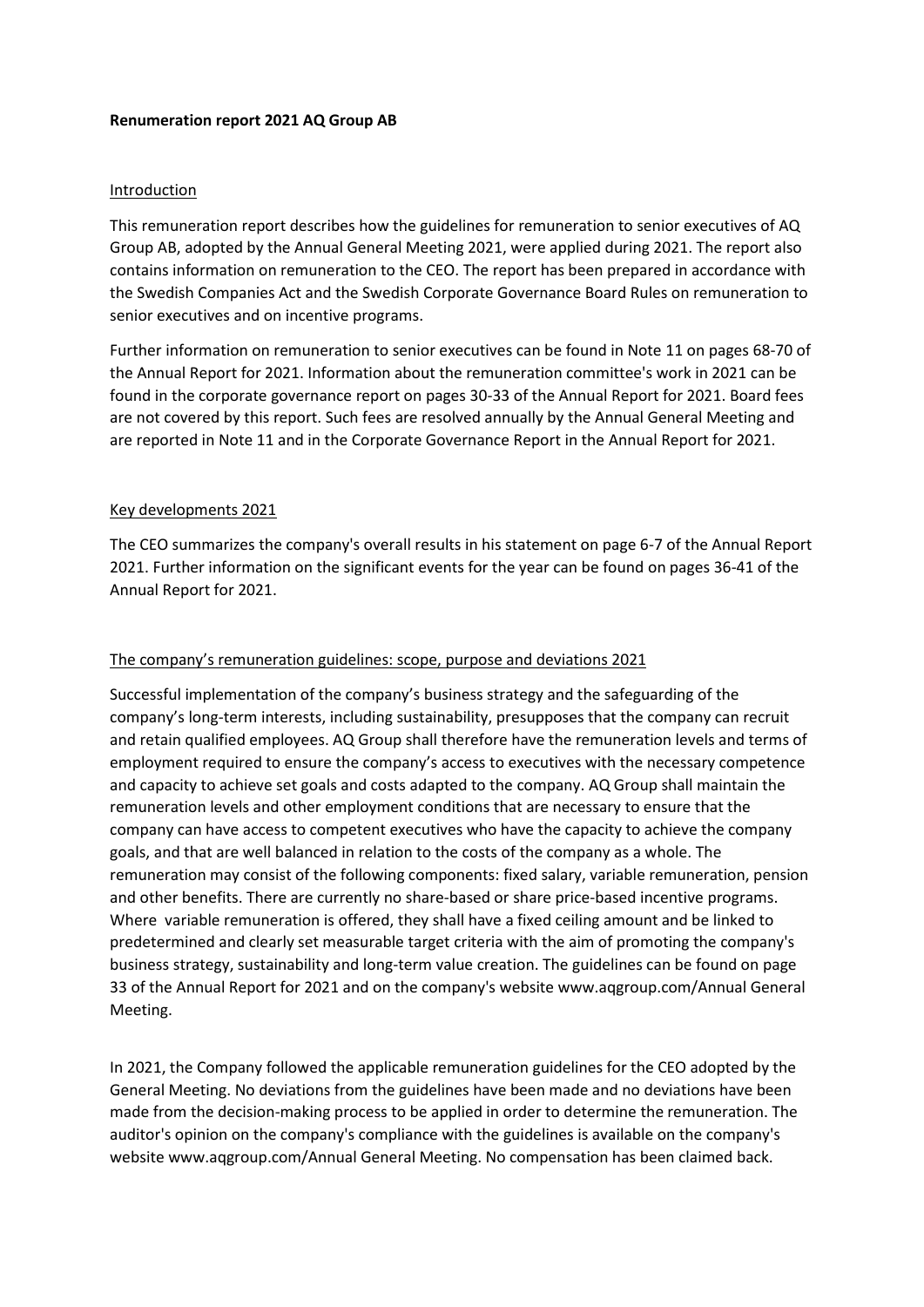## Remuneration of the Board of Directors

None of the members of the Board of Directors is employed by the company, any other company in the Group or acts as an advisor to any of these companies. The members of the Board of Directors are therefore not entitled to any form of employment-related remuneration in the form of salaries, remuneration, financial compensation or other benefits that are not related to their work on the Board. The members of the Board of Directors are also not entitled to any pension benefits. Board members do not receive the company's shares as remuneration and they do not participate in the company's incentive program. Fees paid to the Board of Directors for 2021 are shown in the Company's Annual Report 2021 in Note 11. The fees have been paid in cash and there has been no obligation to acquire the company's shares.

### *Remuneration and meeting fees to the Board of Directors from 2021 not yet paid* There are no remunerations from 2021 to be paid to board members.

## Remuneration to the CEO

Remuneration to the CEO consists of fixed elements (base salary, benefits, insurance, pension) that provide a basic level of remuneration for the reliable and consistent implementation of the AQ Group operating strategy, and enable the CEO to concentrate on performing his duties. Variable parts of the remuneration (incentive program/bonus) emphasize performance-based remuneration and focus on the achievement of both the short- and long-term goals of AQ Group.

### *Table 1 - Total remuneration to the CEO 2021 (TSEK)*

|                            | 1 Fixed remuneration |    |                                              |                                                         |     |         |                                  |
|----------------------------|----------------------|----|----------------------------------------------|---------------------------------------------------------|-----|---------|----------------------------------|
|                            |                      |    | 2 Variable remunerat                         |                                                         |     |         |                                  |
|                            |                      |    |                                              |                                                         |     |         | Proportion of fixed and variable |
|                            |                      |    | Base salary Other benefits One-year variable | Extraordinary items  Pension expense Total remuneration |     |         | remuneration                     |
| 2021: James Ahrgren, CEO   | 1 2 5 4              |    | 1 1 7 6                                      |                                                         | 378 | 2812    | 58/42                            |
| 2021: Anders Carlsson, CEO | 2026                 | 49 | 393                                          |                                                         | 519 | 2987    | 87/13                            |
| 2021: Total                | 3 2 8 0              |    | 1569                                         |                                                         | 897 | 5799    | 73/27                            |
| 2020: Anders Carlsson, CEO | 2 2 7 8              | 64 | 1 793                                        | -                                                       | 785 | 4 9 2 0 | 64/36                            |

Basic salary refers to the annual fixed salary including holiday pay.

Variable remuneration refers to annual bonuses whose outcome is based on target fulfilment of profit margin before tax (EBT) % and cash flow from operating activities for the Group as a whole during the year. The variable bonus compensation is capped at 100% of the annual base salary.

Benefits to the CEO consist of car and health benefits. Compensation for pensions includes the cost of health insurance.

Pensions have been fully recognised as fixed remuneration.

Anders Carlsson left his position as President and CEO on March 31, 2021 and James Ahrgren started as President and CEO on April 1, 2021. Benefits during the notice period including benefits and pension provision continued under the same conditions as before until the adjusted end date September 14, 2021 and regards variable remuneration, pro rata was paid for the period January-March 2021.

### *Remuneration to the CEO from 2021 not yet paid*

The variable remuneration for 2021 is paid after the 2021 financial year is closed and audited.